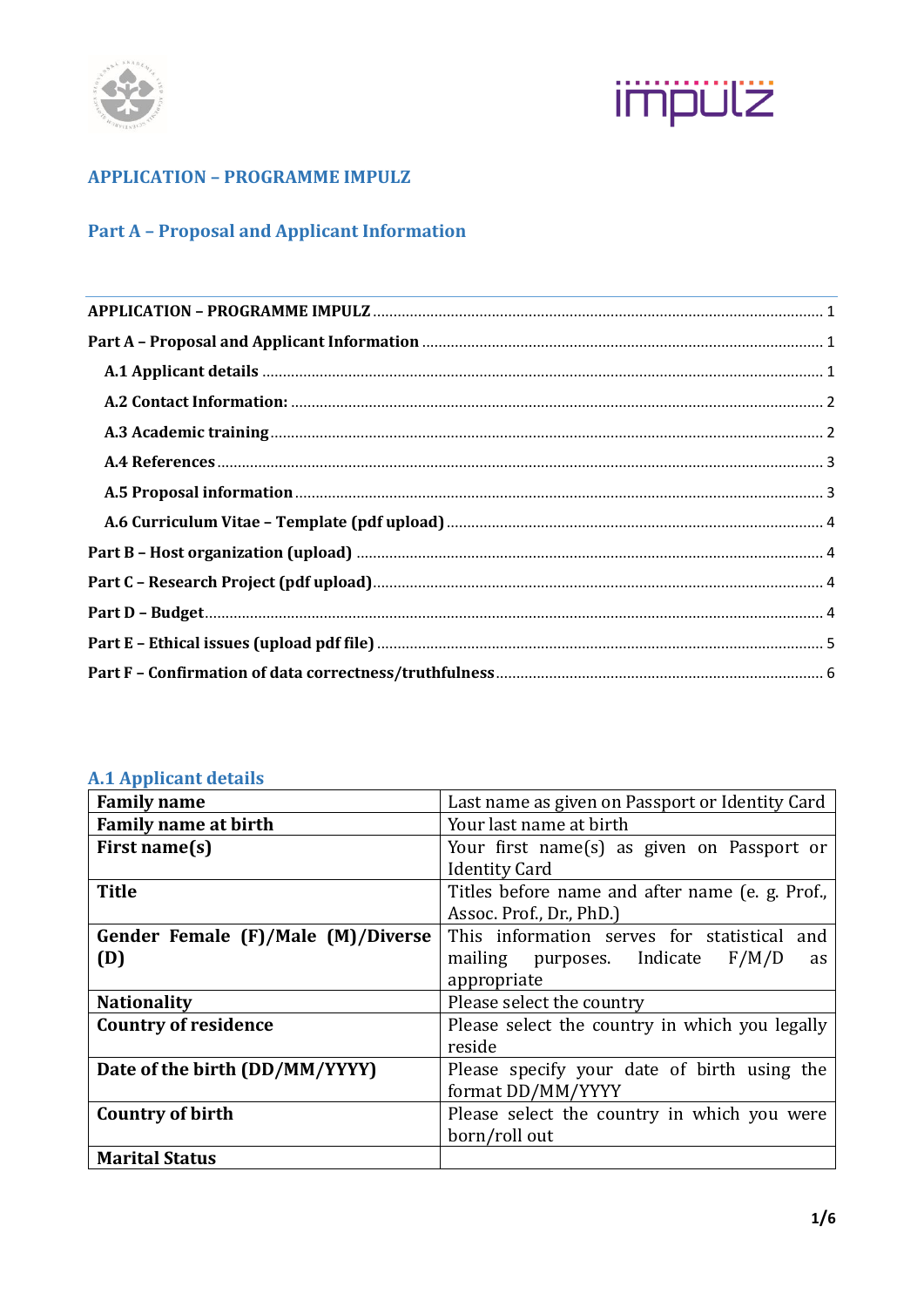



## <span id="page-1-0"></span>**A.2 Contact Information:**

| (if<br><b>Current</b><br>organisation<br>name<br>applicable)                       | Official name of your current organisation                       |  |  |  |
|------------------------------------------------------------------------------------|------------------------------------------------------------------|--|--|--|
| <b>Current</b><br>Department/Faculty/Institute/<br>Laboratory name (if applicable) | Name of your current Department/Faculty/<br>Institute/Laboratory |  |  |  |
| <b>Street name</b>                                                                 | Street name                                                      |  |  |  |
| <b>Number</b>                                                                      | Number                                                           |  |  |  |
| City                                                                               | The city, in English                                             |  |  |  |
| Postal code                                                                        |                                                                  |  |  |  |
| Country                                                                            | Please select the country, roll out                              |  |  |  |
| <b>Phone</b>                                                                       | prefix and telephone number                                      |  |  |  |
| E-mail                                                                             | Please insert your e-mail address.                               |  |  |  |

# <span id="page-1-1"></span>**A.3 Academic training**

| Date of (first) PhD (or equivalent)<br>award                                                                                                     | Please provide the date of award of your<br>doctoral degree (or equivalent degree) using the<br>format DD/MM/YYYY<br>This should correspond to the date on the actual<br>original PhD. certificate. |  |  |  |
|--------------------------------------------------------------------------------------------------------------------------------------------------|-----------------------------------------------------------------------------------------------------------------------------------------------------------------------------------------------------|--|--|--|
| Do you hold the degree "Doctor of<br><b>Medicine "?</b>                                                                                          | YES/NO<br>If you hold the MD, please attach the additional<br>documentation required as an annex to your<br>application and enter the date of the PhD.<br>equivalent award.<br>PDF upload:          |  |  |  |
| Scan version of the PhD or equivalent<br>diploma<br>Please note scanned copy of the PhD.<br>certificate must be provided with the<br>application | Upload pdf file                                                                                                                                                                                     |  |  |  |

| Do you request an extension of the                                               | YES/NO                                                                                        |  |
|----------------------------------------------------------------------------------|-----------------------------------------------------------------------------------------------|--|
| eligibility window?                                                              |                                                                                               |  |
| Please choose from the following                                                 | Maternity leave, paternity leave, long term                                                   |  |
| options:                                                                         | illness, national service, others (please explain)                                            |  |
| <b>Start date</b>                                                                | DD/MM/YYYY                                                                                    |  |
| <b>Finish date</b>                                                               | DD/MM/YYYY                                                                                    |  |
| Documentation for requested extension of the eligibility window:                 |                                                                                               |  |
|                                                                                  | In case you wish to request an extension to your eligibility window, please enter the reasons |  |
| for the extension of the eligibility window reasons.                             |                                                                                               |  |
| Please attach all necessary supporting documents as annexes to your application. |                                                                                               |  |
| Place to upload here:                                                            |                                                                                               |  |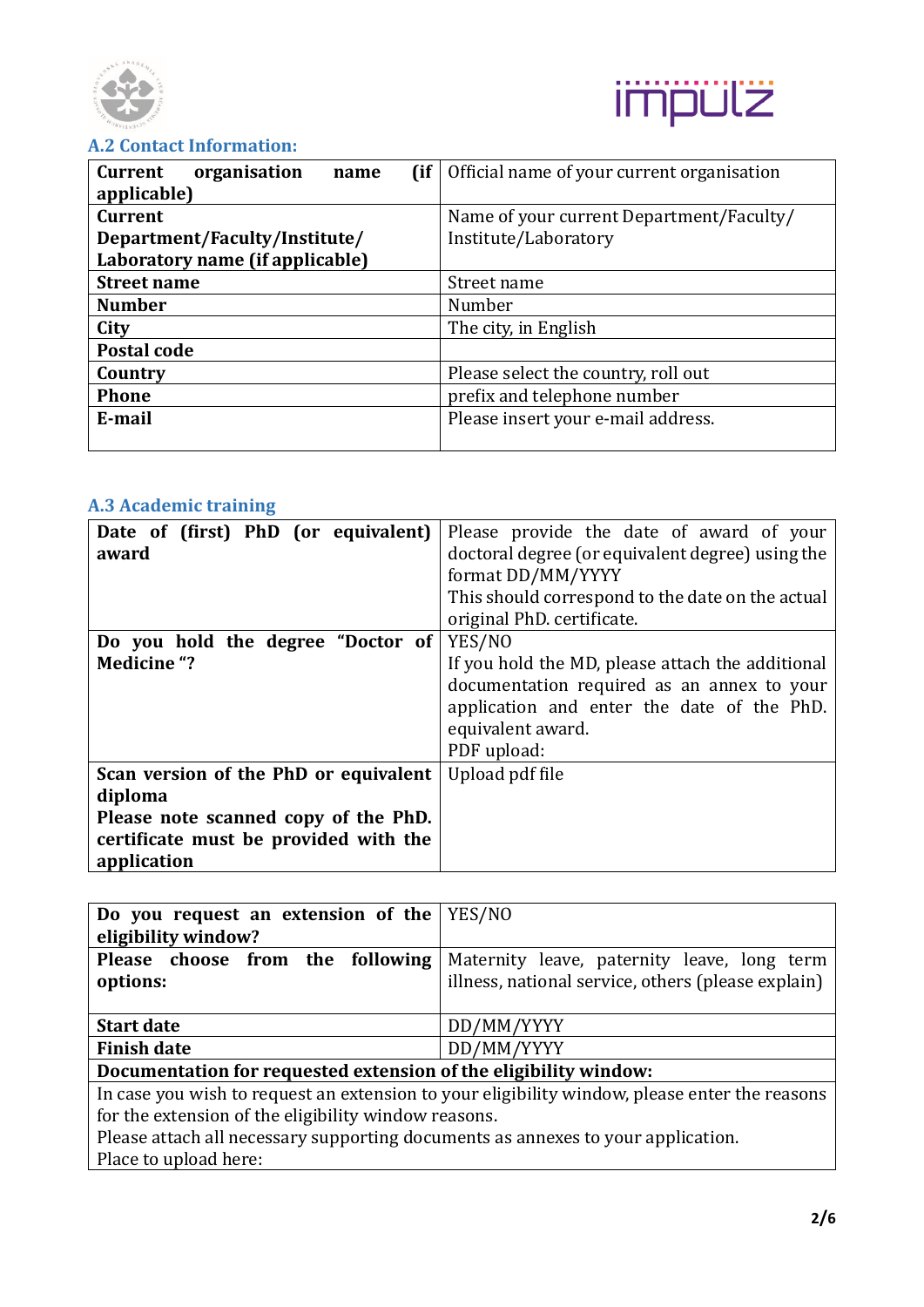



#### <span id="page-2-0"></span>**A.4 References**

Please provide details about two persons who could provide, upon request, recommendation letters supporting your application. (You can also attach recommendation letters to this application.)

|      |              |       | Phone number               | Please explain<br>relationship |                            |
|------|--------------|-------|----------------------------|--------------------------------|----------------------------|
| Name | Organisation | Email | (include country)<br>code) | (supervisor,<br>manager)       | Recommend<br>ation letters |
|      |              |       |                            |                                | Upload pdf                 |
|      |              |       |                            |                                | Upload pdf                 |

## <span id="page-2-1"></span>**A.5 Proposal information**

| Application Number [pre-filled by the<br>system]                         | Year/IMP/0001 (given by the system)                                                                                                                                                                                                  |  |  |  |  |
|--------------------------------------------------------------------------|--------------------------------------------------------------------------------------------------------------------------------------------------------------------------------------------------------------------------------------|--|--|--|--|
| <b>Application Acronym</b>                                               | The short title or acronym will be used to<br>identify your proposal efficiently in this call. It<br>should be no longer than 20 characters (use<br>standard alphabet and numbers only; no spaces,<br>symbols or special characters) |  |  |  |  |
| Date of submission [pre-filled by the<br>system]                         | DD/MM/YYYY, time: hh:mm (given by the system)                                                                                                                                                                                        |  |  |  |  |
| Application title (max. 180 characters;<br>non-confidential information) | The title should be no longer than 180<br>characters and should be understandable to<br>non-specialists in your field                                                                                                                |  |  |  |  |
| <b>Expected start date</b>                                               | DD/MM/YYYY (please read carefully Guide for<br><b>Applicants</b> )                                                                                                                                                                   |  |  |  |  |
| Duration in months: max. 5 year                                          | Max 60 months                                                                                                                                                                                                                        |  |  |  |  |
| <b>Expected end date</b>                                                 | DD/MM/YYYY                                                                                                                                                                                                                           |  |  |  |  |
| <b>Keywords</b>                                                          | Keyword which best characterise the subject of<br>your research proposal; limit of 200 characters                                                                                                                                    |  |  |  |  |
| Scientific area(s)                                                       | Select maximum 3 scientific areas within those<br>the research project fits best.                                                                                                                                                    |  |  |  |  |

**Extended abstract in English language (1 – 4 pages long; non-confidential information)** Upload pdf

*Extended abstracts should be written according to the underlying structure of the structured abstract and in a form that is shorter than the full text. Sections of the extended abstract should cover: abstract, keywords, introduction and objectives, methodology, findings and discussion, conclusion and future research.* 

*Extended abstracts can contain figures, tables, formulas or images. Extended abstracts should relate to the text of the call and sufficiently explain how the project will achieve the objectives. Extended abstracts should not exceed 4 pages including the references.*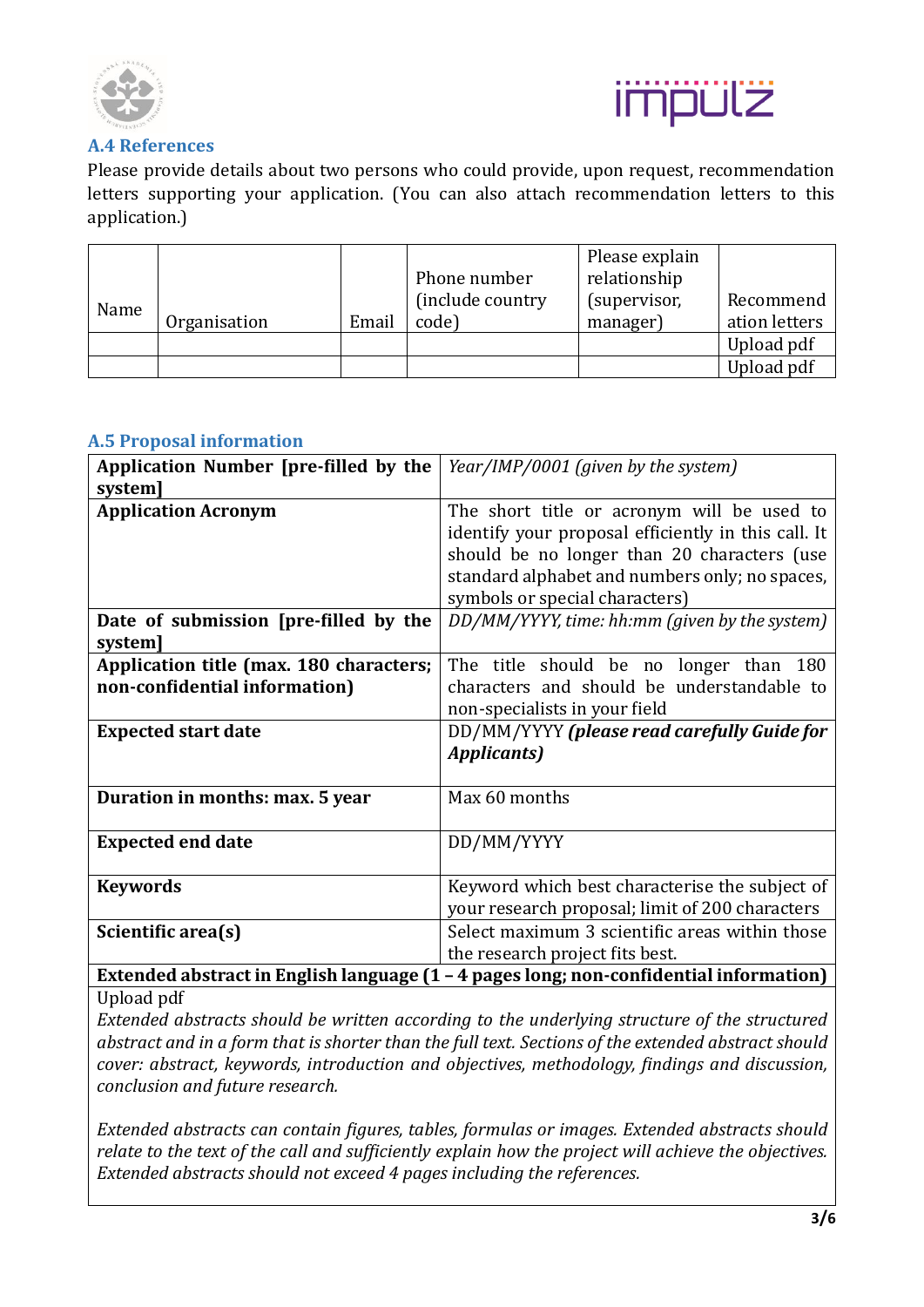



## <span id="page-3-1"></span><span id="page-3-0"></span>**A.6 Curriculum Vitae – Template (pdf upload)**

#### **Part B – Host organization (upload)**

| Name of the host organization         |                                            |
|---------------------------------------|--------------------------------------------|
| Department name                       | Name of the department where the applicant |
|                                       | plans to perform his/her research          |
| Name of the authorized representative |                                            |
| of the host organization              |                                            |
| <b>Email address of authorized</b>    |                                            |
| representative                        |                                            |
| Name of the scientist in charge       |                                            |
| Email address of scientist in charge  |                                            |
| Letter of commitment                  | Template – pdf upload                      |

## <span id="page-3-3"></span><span id="page-3-2"></span>**Part C – Research Project (pdf upload)**

#### **Part D – Budget**

#### Amount from min. 60 000 – max. 160 000 EUR

Usage of contribution, give breakdown by year and by category (personnel costs, equipment, consumables, publishing costs including Open Access, services, travel costs including conferences, workshops, etc., other).

|              | Year | Year | Year | Year | Year |       | Specification and |
|--------------|------|------|------|------|------|-------|-------------------|
| Category     | 2023 | 2024 | 2025 | 2026 | 2027 | Total | justification     |
| Personnel    |      |      |      |      |      |       |                   |
| costs        |      |      |      |      |      |       |                   |
| researcher   |      |      |      |      |      |       |                   |
| Personnel    |      |      |      |      |      |       |                   |
| costs - team |      |      |      |      |      |       |                   |
| Equipment    |      |      |      |      |      |       |                   |
| Consumables  |      |      |      |      |      |       |                   |
| Publishing   |      |      |      |      |      |       |                   |
| costs        |      |      |      |      |      |       |                   |
| including    |      |      |      |      |      |       |                   |
| Open Access  |      |      |      |      |      |       |                   |
| Travel costs |      |      |      |      |      |       |                   |
| including    |      |      |      |      |      |       |                   |
| conferences, |      |      |      |      |      |       |                   |
| workshops,   |      |      |      |      |      |       |                   |
| etc.         |      |      |      |      |      |       |                   |
| Services     |      |      |      |      |      |       |                   |
| Other        |      |      |      |      |      |       |                   |
| <b>Total</b> |      |      |      |      |      |       |                   |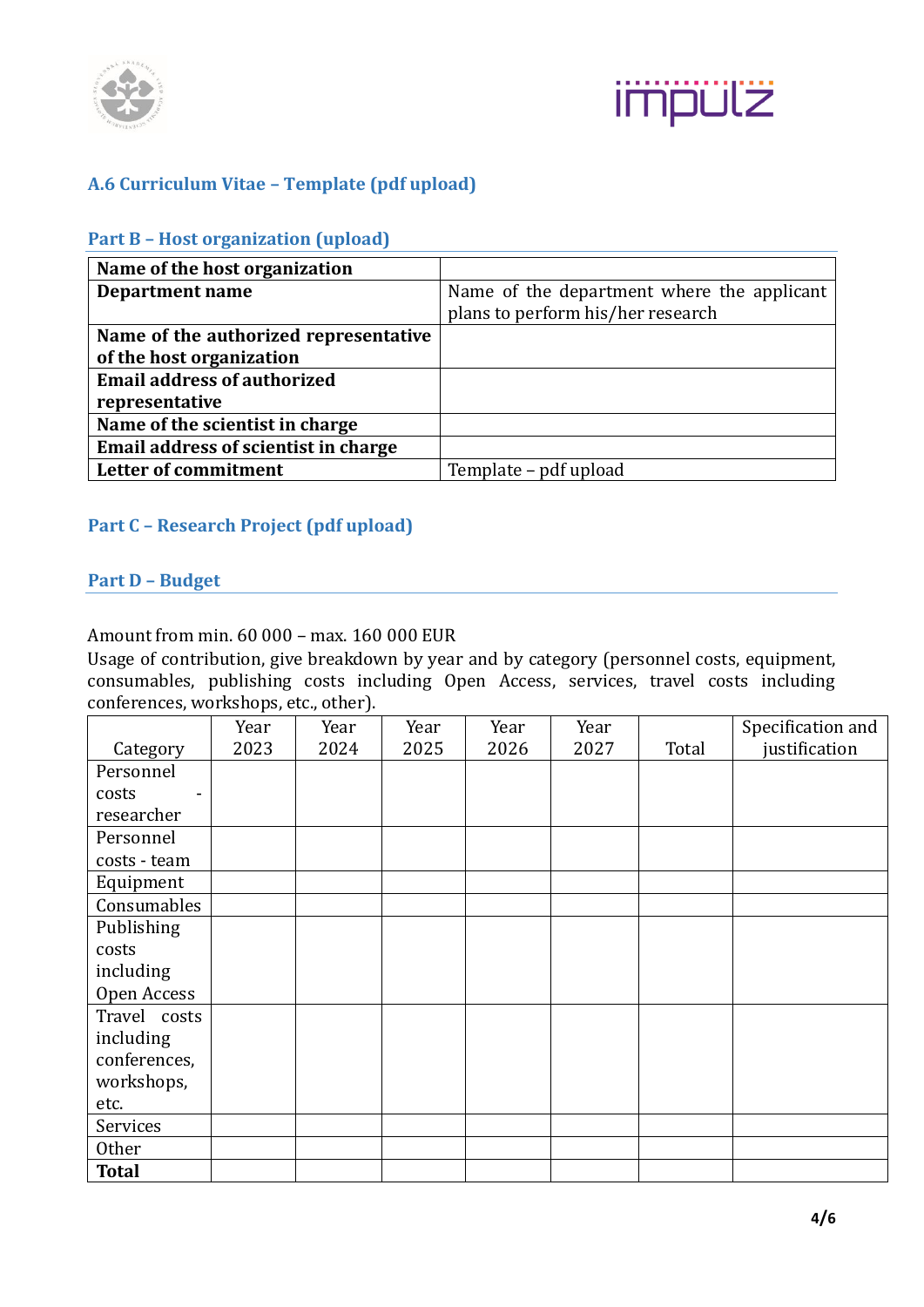



## <span id="page-4-0"></span>**Part E – Ethical issues (upload pdf file)**

In particular, you should explain the benefit and burden of the experiments and the effects these may have on the research subject. Applicants should take time to consider the benefit/burden balance of each part of the project; consider the impact of the research, not only in terms of scientific advancement, but also in terms of human dignity and social and cultural impact; consider elements such as the ethics and social impact of the research and whether there is a balance between the objectives and the means.

The following special issues should be considered:

- Human embryo/foetus, human cells/tissues
- Human biological samples and data
- Personal data (privacy and data protection)
- Research on animals
- Research in developing countries
- Environmental, health and safety
- Dual use and misuse

If relevant, identify the countries where research will be undertaken and which ethical committees and regulatory organisations will need to be approached during the life of the project.

| 1. Human Embryo/Foetus                                                    |            |                |
|---------------------------------------------------------------------------|------------|----------------|
| Does the proposed research involve Human Embryonic Stems Cells            | Yes        | N <sub>o</sub> |
| $(hESCs)$ ?                                                               |            |                |
| Does the proposed research involve human Embryo?                          | Yes        | N <sub>o</sub> |
| Does the proposed research involve human Fetal Tissues/Cells?             | Yes        | N <sub>0</sub> |
| 2. Humans                                                                 |            |                |
| Does the proposed research involve human participants?                    | Yes        | N <sub>o</sub> |
| Does the proposed research involve physical interventions on the study    | <b>Yes</b> | N <sub>o</sub> |
| participants?                                                             |            |                |
| 3. Human cells/tissues                                                    |            |                |
| Does your research involve human cells or tissues (other from Human       | <b>Yes</b> | N <sub>o</sub> |
| Embryos/Foetus, i.e. section 1)?                                          |            |                |
| <b>4. Personal Data</b>                                                   |            |                |
| Does your research involve personal data collection and/or processing?    | Yes        | N <sub>o</sub> |
| Does your research involve further processing of previously collected     | <b>Yes</b> | N <sub>o</sub> |
| personal data (secondary use)?                                            |            |                |
| 5. Animals                                                                |            |                |
| Does your research involve animals?                                       | Yes        | N <sub>o</sub> |
| <b>6. Third countries</b>                                                 |            |                |
| In case non-EU countries are involved, do the research related activities | <b>Yes</b> | N <sub>o</sub> |
| undertaken in these countries raise potential ethics issues?              |            |                |
|                                                                           |            | .              |

#### *E.1 Ethics Issues Table (upload file)*